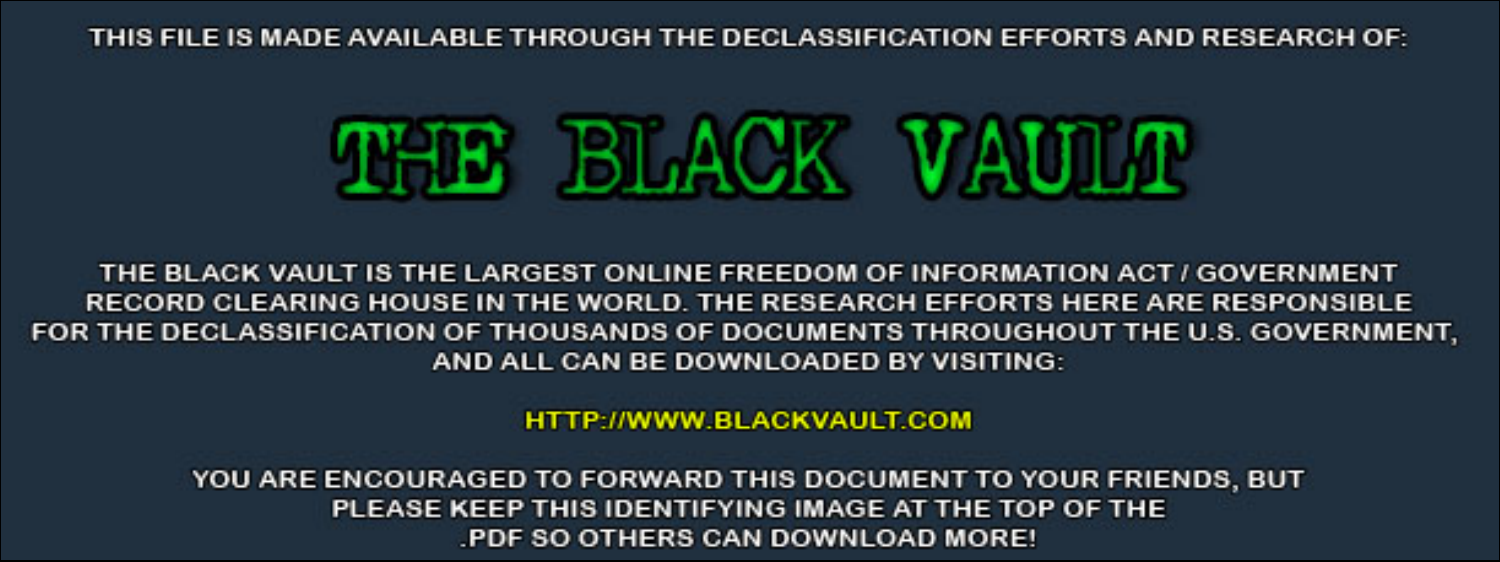**U.S. GOVERNMENT ACCOUNTABILITY OFFICE** 



B-326013

August 21, 2014

The Honorable Mitch McConnell, Republican Leader United States Senate

The Honorable Richard Shelby, Vice Chairman Committee on Appropriations United States Senate

The Honorable Thad Cochran, Vice Chairman The Honorable Dan Coats, Member The Honorable Lindsey Graham, Member The Honorable Lamar Alexander, Member The Honorable Susan Collins, Member The Honorable Lisa Murkowski, Member The Honorable Roy Blunt, Member Subcommittee on Defense Committee on Appropriations United States Senate

#### Subject: *Department of Defense—Compliance with Statutory Notification Requirement*

This responds to your June 13, 2014, request for our opinion on whether the Department of Defense (DOD) incurred obligations in violation of section 8111 of the Department of Defense Appropriations Act, 2014 when it transferred five individuals detained at Guantanamo Bay, Cuba, to the nation of Qatar. Section 8111 prohibits DOD from using appropriated funds to transfer any individuals detained at Guantanamo Bay unless the Secretary of Defense notifies certain congressional committees at least 30 days before the transfer. Pub. L. No. 113-76, div. C, title VIII, § 8111, 128 Stat. 5, 131 (Jan. 17, 2014).

As explained below, we conclude that DOD violated section 8111 because it did not notify the relevant congressional committees at least 30 days in advance of the transfer. In addition, because DOD used appropriated funds to carry out the transfer when no money was available for that purpose, DOD violated the Antideficiency Act. The Antideficiency Act prohibits federal agencies from incurring obligations exceeding an amount available in an appropriation. 31 U.S.C. § 1341(a).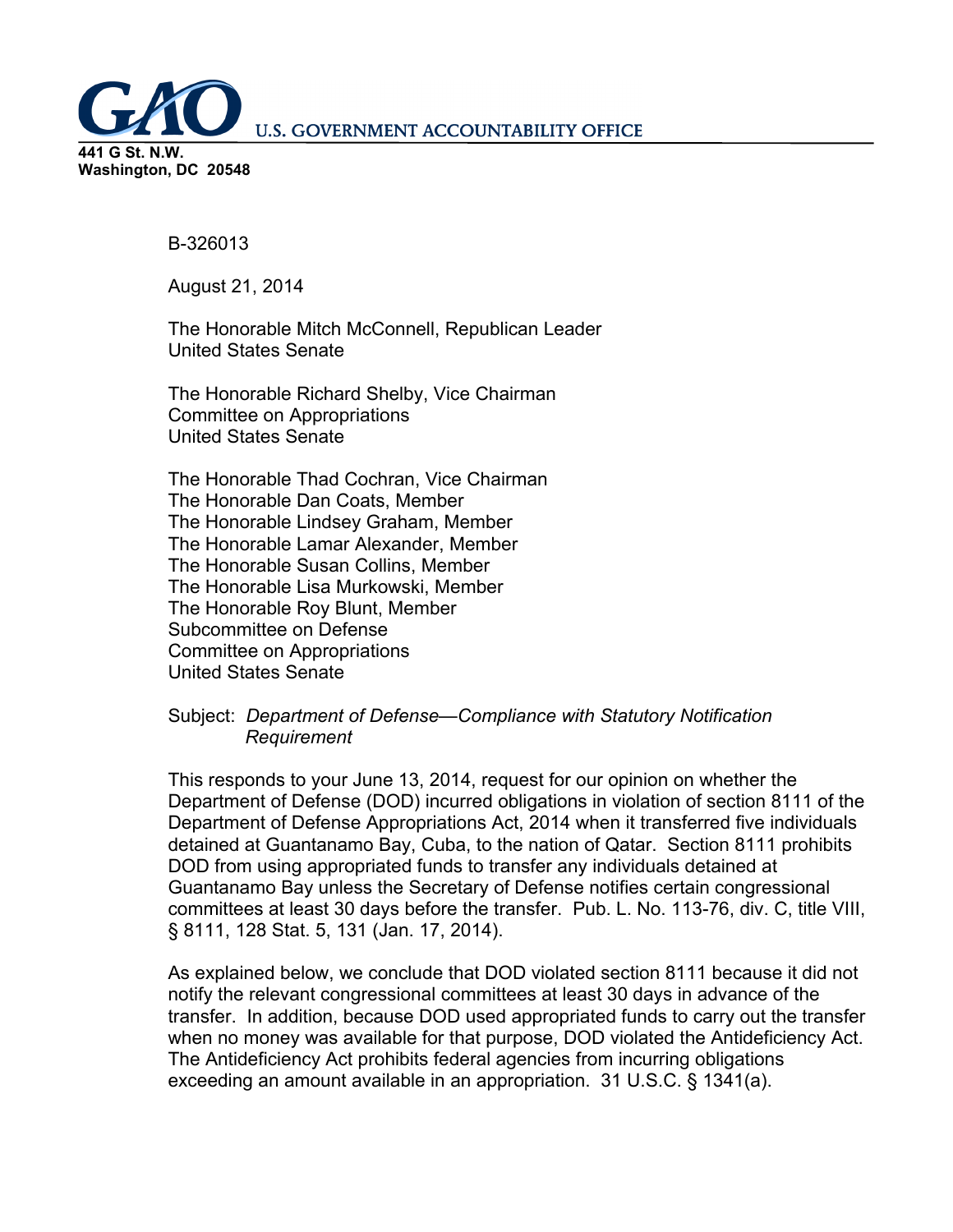In accordance with our regular practice, we contacted DOD on June 24, 2014, to obtain relevant facts and its legal views on this matter. Letter from Assistant General Counsel for Appropriations Law, GAO, to Deputy General Counsel (Fiscal), DOD (June 24, 2014). *See also* GAO, *Procedures and Practices for Legal Decisions and Opinions*, GAO-06-1064SP (Washington, D.C.: Sept. 2006), *available at* [www.gao.gov/legal/lawresources/resources.html.](http://www.gao.gov/legal/lawresources/resources.html) On July 9, 2014, DOD identified the appropriation account and amounts obligated for the transfer at issue. E-mail from Deputy General Counsel (Fiscal), DOD, to Assistant General Counsel for Appropriations Law, GAO, *Subject: RE: GAO request for factual info and legal views re Guantanamo Bay transfer* (July 9, 2014) (DOD July 9 E-mail). On July 31, 2014, DOD provided us with the date of the transfer, the date of congressional notification, and its legal views on the application of section 8111 to the transfer. E-mail from Deputy General Counsel (Legislation), DOD, to Assistant General Counsel for Appropriations Law, GAO, *Subject: GAO request for factual info and legal views re Guantanamo Bay transfer* (July 31, 2014) (DOD July 31 E-mail).

## BACKGROUND

In the aftermath of the September 11 attacks, the United States and its allied forces captured individuals fighting on behalf of al-Qaida or the Taliban. DOD, Joint Task Force Guantanamo, *Overview*, *available at* [www.jtfgtmo.southcom.mil/xWEBSITE/](http://www.jtfgtmo.southcom.mil/xWEBSITE/fact_sheets/GTMO%20Overview.pdf) fact sheets/GTMO%20Overview.pdf (last updated Apr. 30, 2014), at 1. The United States detains some of these individuals in camps at the U.S. Naval Station Guantanamo Bay in Cuba. *Id.*, at 1–2.

Section 1035 of the National Defense Authorization Act for Fiscal Year 2014 (FY 2014 NDAA) authorizes the Secretary of Defense to transfer or release individuals detained at Guantanamo Bay, provided the Secretary makes a specific determination and provides notification to certain congressional committees.<sup>[1](#page-2-0)</sup> Pub. L. No. 113-66, div. A, title X, subtitle D, § 1035, 127 Stat. 672, 851 (Dec. 26, 2013). The Secretary must "notify the appropriate committees of Congress of a determination . . . not later than 30 days before the transfer or release of the

<span id="page-2-0"></span> $1$  The Secretary of Defense may make a determination under section 1035(a) or section 1035(b) of the FY 2014 NDAA. Under section 1035(a), the Secretary determines that "the individual is no longer a threat to the national security of the United States." Pub. L. No. 113-66, § 1035(a). Under section 1035(b), the Secretary determines that "actions that have been or are planned to be taken will substantially mitigate the risk of such individual engaging or reengaging in any terrorist or other hostile activity that threatens the United States or United States persons or interests" and that "the transfer is in the national security interest of the United States." *Id.*, § 1035(b). The Secretary of Defense made a determination under section 1035(b) in this case. DOD July 31 E-mail, Attachment 1, at 1. The Secretary's determination is not at issue in this opinion.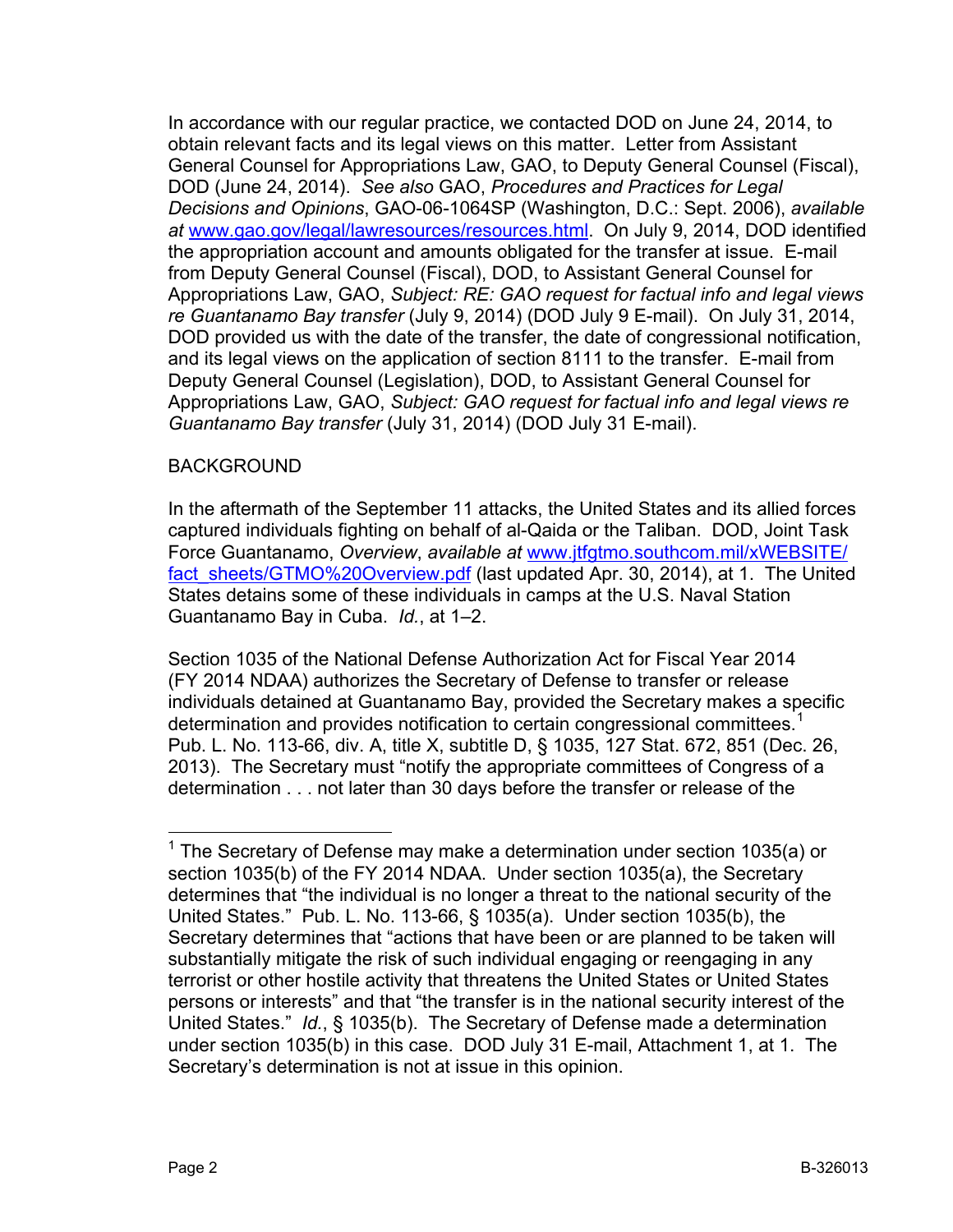individual."[2](#page-3-0) *Id.*, § 1035(d). The notification must include certain information, such as a "detailed statement of the basis for the transfer or release" and "[a]n explanation of why the transfer or release is in the national security interests of the United States." *Id.*

Section 8111 of the Department of Defense Appropriations Act, 2014, reinforces the legal requirements in section 1035 of the FY 2014 NDAA:

"None of the funds appropriated or otherwise made available in this Act may be used to transfer any individual detained at United States Naval Station Guantánamo Bay, Cuba to the custody or control of the individual's country of origin, any other foreign country, or any other foreign entity *except in accordance with section 1035 of the National Defense Authorization Act for Fiscal Year 2014*."

Pub. L. No. 113-76, div. C, title VIII, § 8111, 128 Stat. 5, 86, 131 (Jan. 17, 2014) (emphasis added).

On May 31, 2014, DOD transferred five individuals from Guantanamo Bay to the nation of Qatar in exchange for the Taliban's release of an American soldier. DOD July 31 E-mail; Secretary of Defense, *Statement on the Transfer of Detainees before the House Armed Services Committee* (June 11, 2014), *available at* [www.defense.gov/Speeches/Speech.aspx?SpeechID=1860](http://www.defense.gov/Speeches/Speech.aspx?SpeechID=1860) (last visited Aug. 21, 2014). DOD obligated appropriations provided under title IX, Overseas Contingency Operations, in the Department of Defense Appropriations Act, 2014, to effectuate this transfer. DOD July 9 E-mail. Specifically, DOD obligated \$988,400 of its Operation and Maintenance, Army appropriation.[3](#page-3-1) *Id*.

We asked DOD what date the Secretary of Defense provided the notice required by section 1035 of the FY 2014 NDAA to the appropriate committees of Congress. DOD responded that "[t]he Secretary of Defense provided written notice of the transfer of the five individuals by letters dated May 31, 2014, addressed to the Chairmen and Ranking Members of the congressional appropriations, armed services, foreign relations, and intelligence committees." DOD July 31 E-mail. Your

<span id="page-3-1"></span><sup>3</sup> *See* Department of Defense Appropriations Act, 2014, Pub. L. No. 113-76, div. C, title IX, 128 Stat. at 138 (Operation and Maintenance, Army appropriation).

<span id="page-3-0"></span> $2$  Section 1035(e) of the FY 2014 NDAA states that the "appropriate committees of Congress" are the (1) Committee on Armed Services, Committee on Foreign Relations, Committee on Appropriations, and Select Committee on Intelligence of the United States Senate and (2) Committee on Armed Services, Committee on Foreign Affairs, Committee on Appropriations, and Permanent Select Committee on Intelligence of the House of Representatives. Pub. L. No. 113-66, § 1035(e).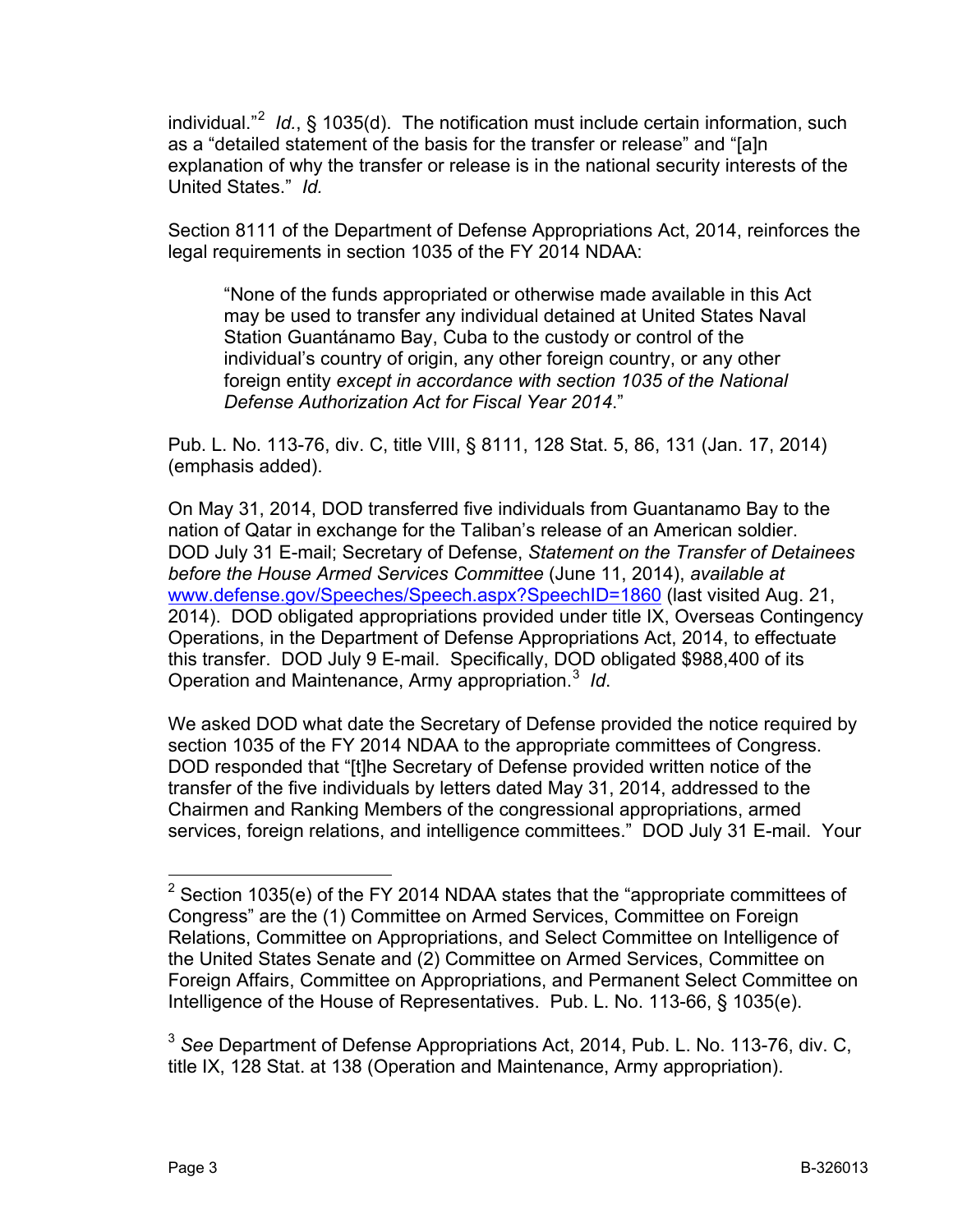staff advised us that committee leadership received telephonic notice from May 31 to June 1, 2014, and received written notice on June 2, 2014.

### **DISCUSSION**

At issue in this opinion is whether DOD violated section 8111 of the Department of Defense Appropriations Act, 2014, for failing to provide at least 30 days of advance notice to specific congressional committees, and if so, whether DOD also violated the Antideficiency Act.

#### Section 8111

As with any question involving statutory interpretation, our analysis begins with the language of the statute. *Jimenez v. Quarterman*, 555 U.S. 113, 118 (2009). This is because the "starting point in discerning congressional intent is the existing statutory text." *Lamie v. United States Trustee*, 540 U.S. 526, 534 (2004). If the statutory language is clear and unambiguous on its face, then the plain meaning of that language controls. *Carcieri v. Salazar*, 555 U.S. 379, 387 (2009); B-324469, Nov. 8, 2013; B-307720, Sept. 27, 2007.

In our view, the meaning of section 8111 of the Department of Defense Appropriations Act, 2014, is clear and unambiguous. Section 8111 prohibits the use of "funds appropriated or otherwise made available" in the Department of Defense Appropriations Act, 2014, to transfer any individual detained at Guantanamo Bay to the custody or control of a foreign entity *"*except in accordance with section 1035 of the [FY 2014 NDAA]." Pub. L. No. 113-76, § 8011. Section 1035 of the FY 2014 NDAA, in turn, requires the Secretary of Defense to notify certain congressional committees at least 30 days in advance of such a transfer, among other things. Pub. L. No. 113-66, § 1035. Because DOD did not provide written notice to the relevant congressional committees until May 31, 2014, the same day as the transfer, DOD violated section 8111. DOD July 31 E-mail.

We asked DOD for its legal views on the application of section 8111 to the transfer at issue in this opinion. DOD responded that section 8111 prohibits the use of appropriations "only if the transfer is unlawful under section 1035" and that the "transfer was lawful under section 1035, regardless of whether the Administration complied with any notice requirement imposed by section 1035(d)." DOD July 31 E-mail, Attachment 1, at 1–2. DOD asserts that a transfer is lawful if the Secretary of Defense makes the requisite determinations under section 1035, and that "section 1035 does not impose any other preconditions on the Secretary's authority under section 1035(b) to make transfers." *Id.*, Attachment 1, at 1. While DOD acknowledged the section 1035(d) 30-day advance notice requirement, DOD states that section 1035 does not provide that "a transfer that is otherwise authorized by section 1035(b) is rendered unlawful by the absence of the notification." *Id.*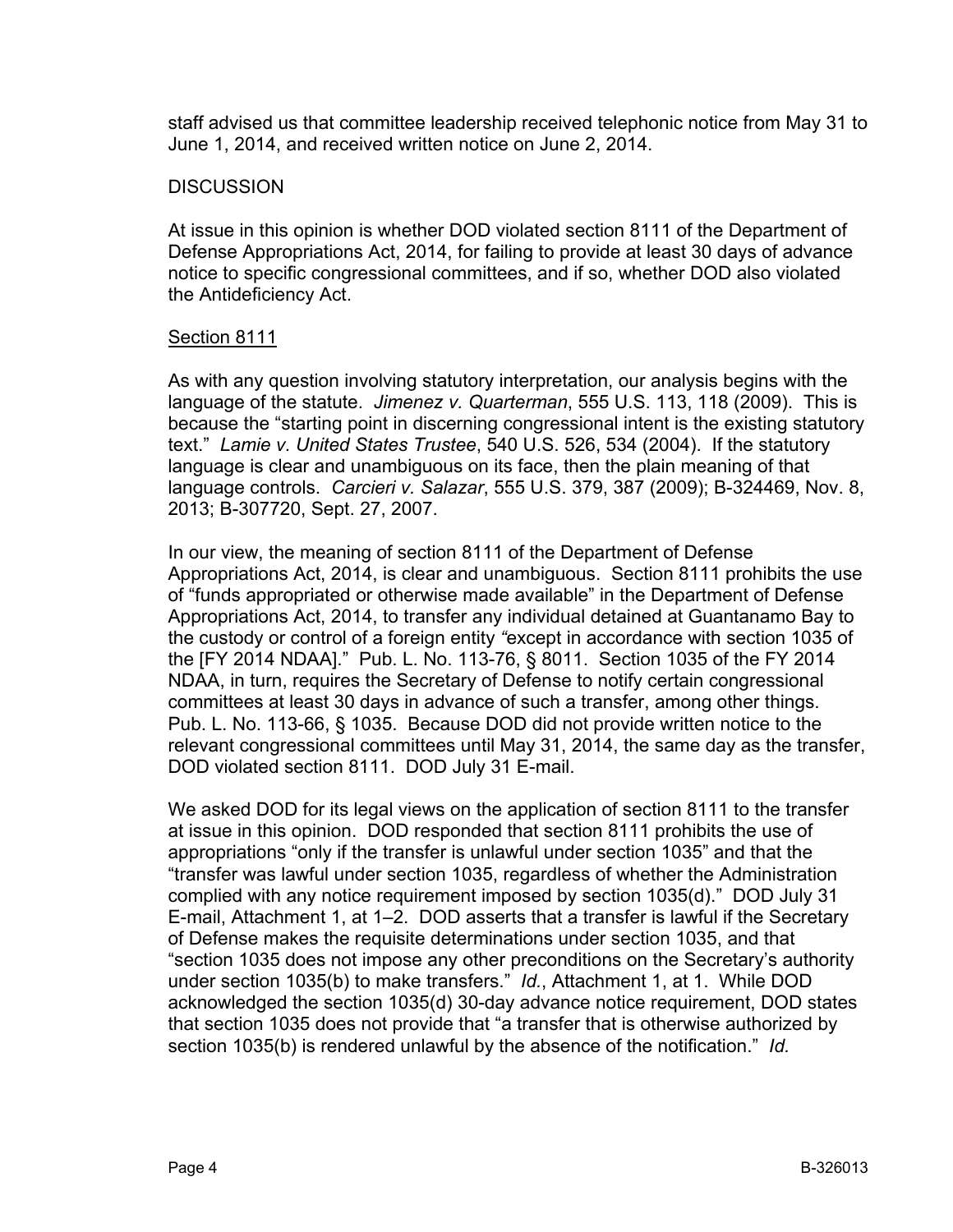In our view, DOD has dismissed the significance of the express language enacted in section 8111. Section 8111 prohibits DOD from using appropriated funds to carry out a transfer "except in accordance with section 1035 of the National Defense Authorization Act for Fiscal Year 2014." Pub. L. No. 113-76, § 8111. Section 8111 makes no distinction regarding the weight of various subsections under section 1035. The notification requirement in section 1035(d) thus stands on equal footing with the determination requirements in section 1035(a) or section 1035(b). Section 8111 means, then, that DOD must comply with *all* provisions in section 1035, including the notification requirement, before obligating appropriated funds to carry out a transfer. To read section 8111 otherwise would render the notification requirement meaningless.<sup>[4](#page-5-0)</sup>

Alternatively, DOD asserts that section 8111 is unconstitutional as applied to this transfer.<sup>[5](#page-5-1)</sup> DOD July 31 E-mail, Attachment 1, at 2–3. DOD states that providing notice "would have interfered with the Executive's performance of two related functions that the Constitution assigns to the President: protecting the lives of Americans abroad and protecting U.S. service members." *Id.*, Attachment 1, at 2. DOD asserts that these provisions violate the "constitutionally-mandated separation of powers." *Id.*, Attachment 1, at 3. According to DOD, section 8111 improperly "attempt[s] to impose through the spending power the same unconstitutional requirement that section 1035(d) would attempt to impose indirectly." *Id.*

We do not offer any opinion on the constitutionality of section 1035 of the FY 2014 NDAA or of section 8111 of the Department of Defense Appropriations Act, 2014. It

<span id="page-5-0"></span> $<sup>4</sup>$  DOD also asserted that our 1976 opinion, 55 Comp. Gen. 1081, provided a lawful</sup> basis for its transfer. The 1976 opinion addressed the rescue of Americans from South Vietnam and Cambodia in light of statutory prohibitions against the use of appropriated funds for "combat activity" in those areas. 55 Comp. Gen. at 1082–83. Construing the language of the statutes at issue, we distinguished "rescue operations" from "combat activity," and concluded that the prohibitions did not preclude rescue operations for Americans. *Id.* at 1087. Unlike our 1976 opinion, this opinion addresses the notification requirements in section 1035 of the FY 2014 NDAA, reinforced by section 8111 of the Department of Defense Appropriations Act, 2014.

<span id="page-5-1"></span><sup>&</sup>lt;sup>5</sup> The President had previously expressed concerns about the constitutionality of section 1035 of the FY 2014 NDAA. In a statement issued in connection with his signature of the FY 2014 NDAA, the President stated that "in certain circumstances," section 1035 "would violate constitutional separation of powers principles." *Statement on Signing the National Defense Authorization Act for Fiscal Year 2014*, Daily Comp. Pres. Doc., 2013 DCPD No. 201300876 (Dec. 26, 2013), at 1. The President added that "[t]he executive branch must have the flexibility, among other things, to act swiftly in conducting negotiations with foreign countries regarding the circumstances of detainee transfers." *Id.*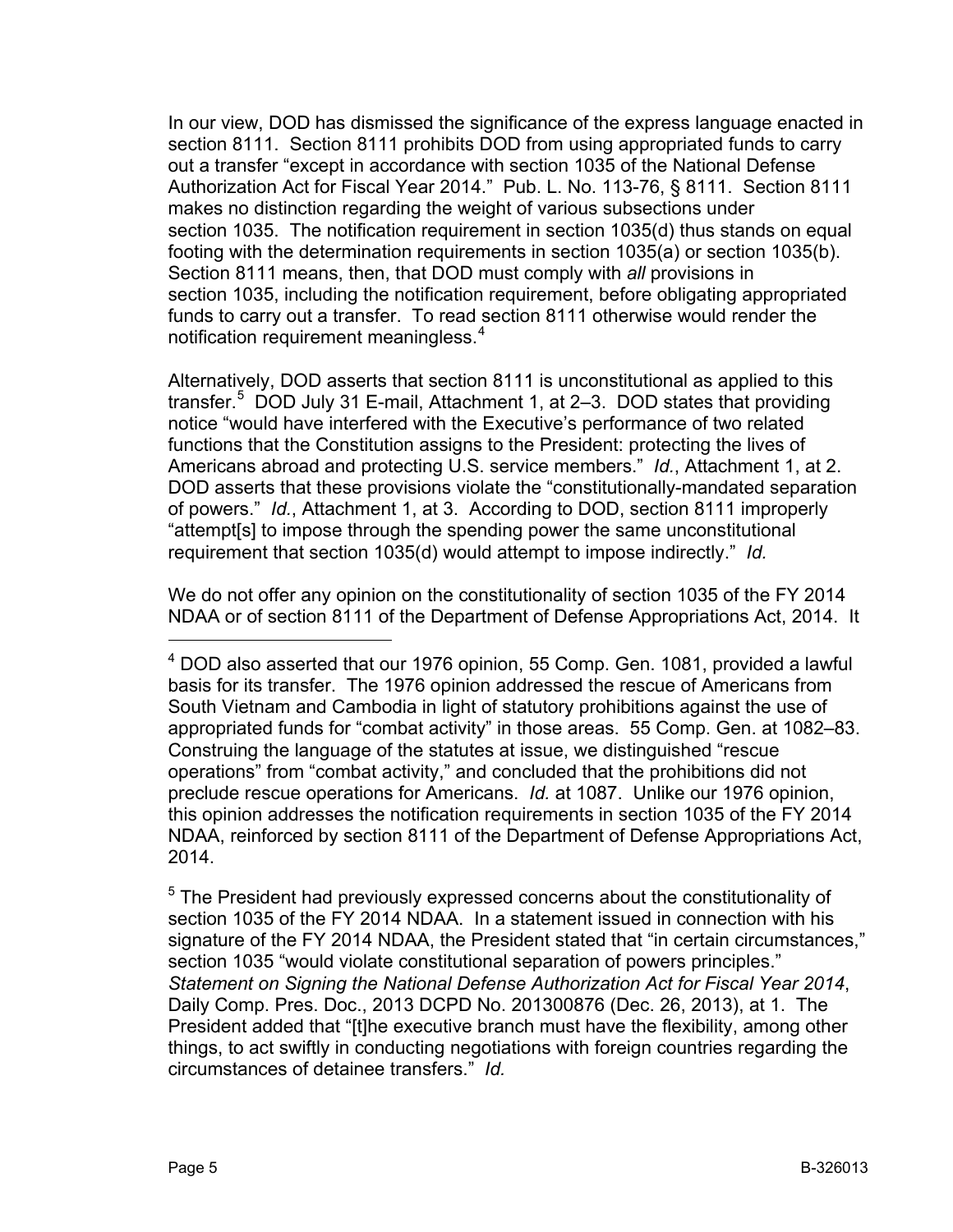is not our role or our practice to determine the constitutionality of duly enacted statutes. *See, e.g.,* B-323449, Aug. 14, 2012 (declining to opine on the constitutionality of the Defense of Marriage Act); B-321982, Oct. 11, 2011 (declining to opine on the constitutionality of a law prohibiting the Office of Science and Technology Policy from engaging in bilateral activities with China). In our view, where legislation has been passed by Congress and signed by the President, thereby satisfying the bicameralism and presentment requirements in the Constitution, that legislation is entitled to a heavy presumption in favor of constitutionality. $6$  B-302911, Sept. 7, 2004. GAO is not the appropriate forum to decide the constitutionality of section 1035 or section 8111.

### Antideficiency Act

Next, we consider whether a violation of section 8111 constitutes a violation of the Antideficiency Act. If an agency incurs an obligation in excess or in advance of amounts that are legally available, the agency has violated the Antideficiency Act. 31 U.S.C. § 1341(a). *See also* B-317450, Mar. 23, 2009.

In B-319009, Apr. 27, 2010, we addressed a similar situation. In that opinion, we found that the Department of Homeland Security (DHS) and the United States Secret Service violated section 503(b) of the Consolidated Security, Disaster Assistance, and Continuing Appropriations Act, 2009, when the Secret Service obligated \$5.1 million of reprogrammed funds before notifying the appropriations committees of the reprogramming. B-319009, at 4. Section 503(b) of that act provided that no funds were available through a reprogramming in excess of \$5 million unless the Secretary of Homeland Security notified the appropriations committees 15 days in advance of the reprogramming. *Id.,* at 2. Because the reprogrammed amounts were not legally available for obligation until DHS notified the relevant committees, DHS and the Secret Service incurred obligations in excess of available appropriations. We found that DHS and the Secret Service's violation of section 503(b) constituted a violation of the Antideficiency Act. *Id.*, at 4–5.

We arrive at a similar conclusion in this case. Like the Secret Service, DOD obligated funds that were not legally available for obligation because DOD did not satisfy the notification requirements under section 8111. Accordingly, DOD violated the Antideficiency Act. *See* 31 U.S.C. § 1341(a). If Congress specifically prohibits a

<span id="page-6-0"></span> $6$  We are aware of one recent lawsuit in which an individual detained at Guantanamo Bay challenged the constitutionality of section 1035 of the FY 2014 NDAA. *Ahjam v. Obama*, Docket No. 09–745 (D.D.C. Apr. 8, 2014). The federal district court held that the petitioner lacked standing and did not address the merits of the constitutionality of section 1035. *Id.*, slip op. at 11. The petitioner has since appealed to the U.S. Court of Appeals for the D.C. Circuit. *Id.*, *appeal docketed*, Docket No. 14-5116 (D.C. Cir. May 20, 2014).